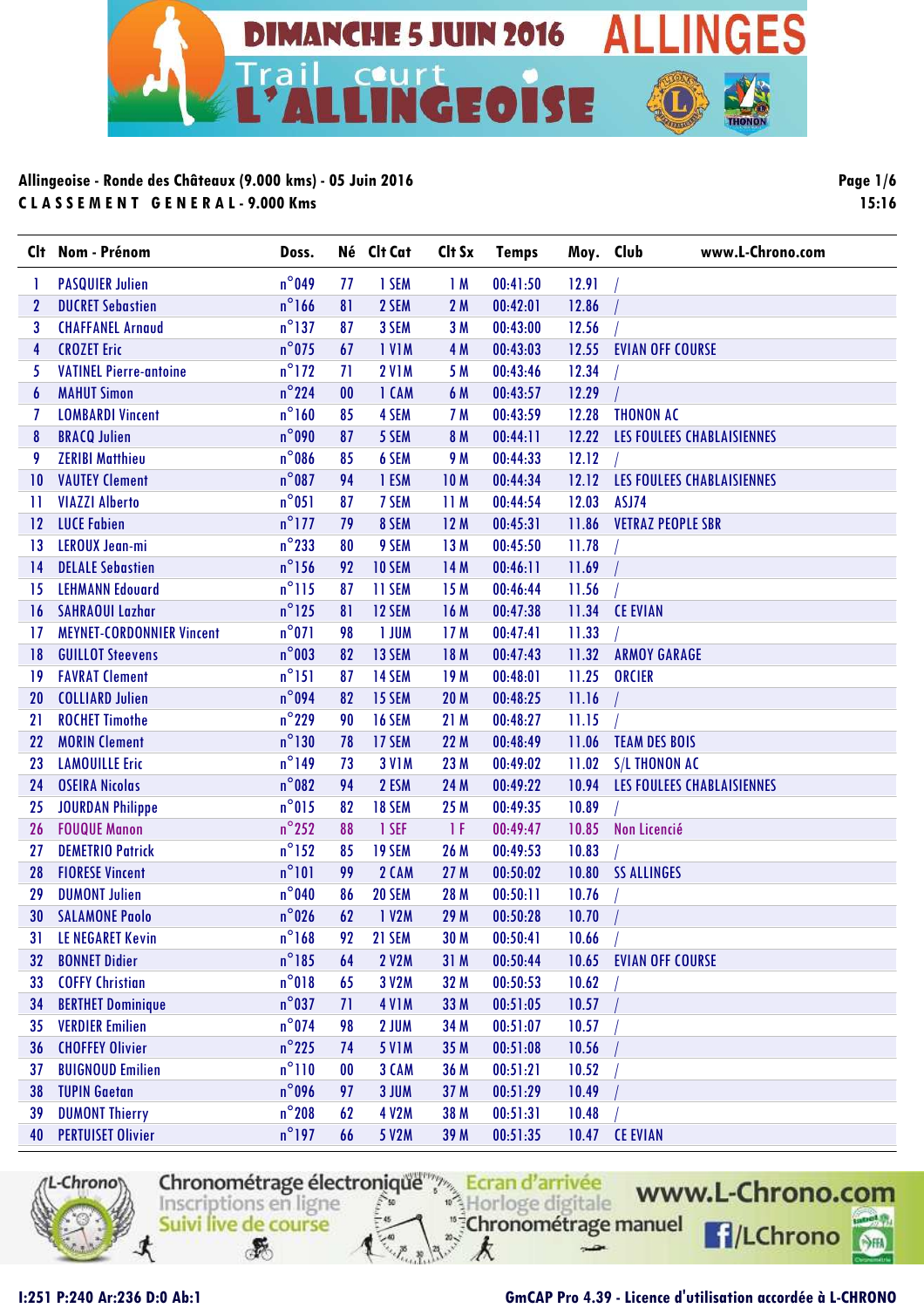

**Clt Nom - Prénom Doss. Né Clt Cat Clt Sx Temps Moy. Club www.L-Chrono.com** 41 MARTHINET Anthony n°175 83 22 SEM 40 M 00:51:37 10.46 / 42 BEAU Pascal n°059 58 6 V2M 41 M 00:52:12 10.35 / 43 ZAMBON Emilio martino n°135 79 23 SEM 42 M 00:52:14 10.34 ATLETICA VARAZZE 44 SARDINHA Alberto n°222 70 6 V1M 43 M 00:52:25 10.30 LES FOULEES CHABLAISIENNES 45 GIGNOUX Philippe n°159 94 3 ESM 44 M 00:52:42 10.25 / 46 SALAMONE Matthieu n°045 87 24 SEM 45 M 00:52:53 10.21 / 47 BOUCLY Nicolas n°195 78 25 SEM 46 M 00:53:10 10.16 CE EVIAN 48 VESIN Michaël n°198 78 26 SEM 47 M 00:53:15 10.14 CE EVIAN 49 MICHEL Ludovic n°058 80 27 SEM 48 M 00:53:26 10.11 / 50 FURNON Charlotte n°001 88 2 SEF 2 F 00:53:31 10.09 / 51 ROUX Olivier n°127 75 7 V1M 49 M 00:53:39 10.07 / 52 SAILLET Jeremie n°122 94 4 ESM 50 M 00:53:41 10.06 / 53 CRAVEC François-xavier n°056 84 28 SEM 51 M 00:53:56 10.01 / 54 GRAND Jerome n°033 72 8 V1M 52 M 00:54:05 9.99 / 55 ROUSSET Mathilde n°204 93 3 SEF 3 F 00:54:16 9.95 / 56 DUBOURG Bernard n°079 58 7 V2M 53 M 00:54:29 9.91 LEMAN TRIATHLON 57 BOCHATON Gerard n°194 63 8 V2M 54 M 00:54:31 9.91 CE EVIAN 58 TAUXE Laurence n°046 83 4 SEF 4 F 00:54:46 9.86 / 59 BIDAL Sylvain n°092 79 29 SEM 55 M 00:54:50 9.85 / 60 VIGNA Christian n°237 51 1 V3M 56 M 00:54:54 9.84 EAA LA FOULEE ANNEMASSE 61 MEYNET Anaïs n°213 85 5 SEF 5 F 00:55:00 9.82 / 62 MARCON Francesco n°036 70 9 V1M 57 M 00:55:22 9.75 / 63 PIERRE Maxence n°164 87 30 SEM 58 M 00:55:25 9.74 / 64 DEAGE Jean-albert n°136 96 5 ESM 59 M 00:55:30 9.73 / 65 GUY Elliot n°141 87 31 SEM 60 M 00:55:42 9.70 TEAM FIVE 66 GASPARINI Clement n°052 00 4 CAM 61 M 00:55:44 9.69 S/L THONON AC 67 RION Benoit n°250 73 10 V1M 62 M 00:56:15 9.60 GENEVATRI 68 RIGGI Helene n°050 80 6 SEF 6 F 00:56:19 9.59 / 69 PELLEGRINELLI Charlotte n°138 80 7 SEF 7 F 00:56:21 9.59 / 70 PRICE James n°023 77 32 SEM 63 M 00:56:23 9.58 ALPES LIMOUSINES 71 MARCON Michel n°008 79 33 SEM 64 M 00:56:24 9.58 / 72 ANTHONIOZ Sylvie 19114 88 8 SEF 8 F 00:56:36 9.54 73 CUENOT Valentin n°014 99 5 CAM 65 M 00:56:52 9.50 / 74 BURGNARD Laurie n°109 94 1 ESF 9 F 00:56:54 9.49 / 75 BERTHOUD Eric n°053 79 34 SEM 66 M 00:57:09 9.45 / 76 BOUAMAR Saïd n°244 63 9 V2M 67 M 00:57:26 9.40 / 77 LANARI Igor n°004 79 35 SEM 68 M 00:57:28 9.40 / 78 GARNIER Alain n°242 51 2 V3M 69 M 00:57:35 9.38 EEA FOULEE D'ANNEMASSE 79 LECOFFRE Ruddy n°113 83 36 SEM 70 M 00:57:44 9.35 / 80 POULY Olivier **n°176 75 11 V1M 71 M** 00:57:52 9.33 /



Chronométrage électronique<br>
Inscriptions en ligne<br>
Suivi live de course "Chronométrage manuel Suivi live de course  $\mathbf{r}$ 

www.L-Chrono.com **H**/LChrono  $rac{1}{2}$ 

**Page 2/6 15:16**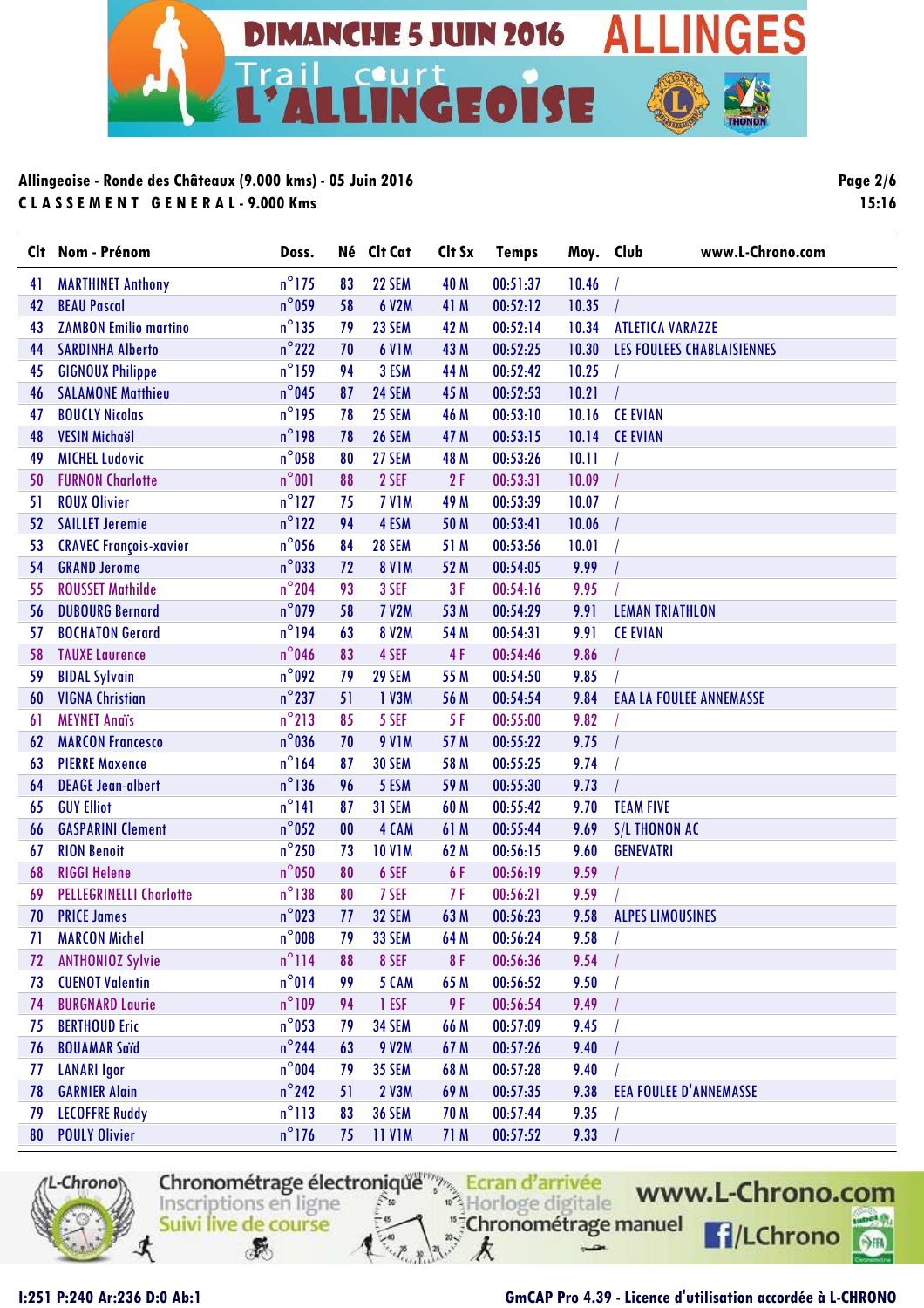

**Clt Nom - Prénom Doss. Né Clt Cat Clt Sx Temps Moy. Club www.L-Chrono.com** 81 MATHEY Alexandre 1988 1991 12 m<sup>o</sup> 155 17 37 SEM 172 M 00:57:55 9.33 82 CASSINA Nans n°093 84 38 SEM 73 M 00:58:08 9.29 / 83 DUCRET Baptiste **n**°221 94 6 ESM 74 M 00:58:55 9.17 84 TRISTRAM David n°202 76 12 V1M 75 M 00:59:08 9.13 / 85 VIALE Hugo n°100 97 4 JUM 76 M 00:59:10 9.13 / 86 BONNET Alexia n°210 96 2 ESF 10 F 00:59:12 9.12 EVIAN OFF COURSE 87 BUCHET Janick n°016 85 39 SEM 77 M 00:59:41 9.05 / 88 MERMET Anne laure n°091 87 9 SEF 11 F 00:59:42 9.05 ANNEMASSE FIGHT ACADEMIE 89 JALLAIS Cedric n°061 72 13 V1M 78 M 01:00:00 9.00 / 90 MEYER Maryline 12 F 01:00:05 8.99 91 JACQUIER Pascal n°035 70 14 V1M 79 M 01:00:08 8.98 / 92 BERTHOUD DRAPPIER Corinne n°077 71 2 V1F 13 F 01:00:39 8.91 EVIAN OFF COURSE 93 BETTY Julien-pierre 10 m<sup>o</sup>170 78 40 SEM 80 M 01:00:45 8.89 94 COLLOUD Bernard n°232 52 3 V3M 81 M 01:00:47 8.89 / 95 VERDIER Carole 19 167 72 3 VIF 14 F 01:00:51 8.87 96 JACOB Aurelien n°183 79 41 SEM 82 M 01:00:55 8.87 / 97 SERGI Laetitia n°203 86 10 SEF 15 F 01:00:58 8.86 / 98 PERAY GEORGES Georges n°150 45 1 V4M 83 M 01:01:23 8.80 / 99 DAMOY Yannick n°157 71 15 V1M 84 M 01:01:26 8.79 / 100 SAILLET Pascal n°121 66 10 V2M 85 M 01:01:33 8.77 / 101 DESPRES Jean-luc n°027 62 11 V2M 86 M 01:01:42 8.75 / 102 GENOUD-PRACHEX Kevin n°123 95 7 ESM 87 M 01:01:47 8.74 / 103 BOUJON Patrik n°063 67 16 V1M 88 M 01:01:48 8.74 / 104 FROSSARD Jean-pierre n°216 61 12 V2M 89 M 01:01:50 8.73 / 105 MUFFAT Fanny n°217 00 1 CAF 16 F 01:01:53 8.73 LOU TAVAN 106 LEJEUNE Caroline 10 10 118 00 2 CAF 17 F 01:01:54 8.73 LOU TAVAN 107 MEYNET-CORDONNIER Elise n°072 00 3 CAF 18 F 01:02:07 8.70 / 108 MESBAUER Marc n°080 63 13 V2M 90 M 01:02:34 8.63 / 109 MICHAUD Patrick n°196 59 14 V2M 91 M 01:02:36 8.63 CE EVIAN 110 LAMBERTON Michelle 1982 19945 67 1 V2F 19 F 01:02:40 8.62 111 DUNAND Bernard n°011 55 4 V3M 92 M 01:02:41 8.62 / 112 DUFFOUR MEYER Celine n°095 74 4 V1F 20 F 01:02:56 8.58 / 113 DUTRUEL Christian n°193 66 15 V2M 93 M 01:02:57 8.58 CE EVIAN 114 MERCIER Eric n°191 62 16 V2M 94 M 01:02:59 8.58 / 115 MAUVAIS Joël n°069 56 5 V3M 95 M 01:03:21 8.52 / 116 SANNICOLO Philippe n°248 66 17 V2M 96 M 01:03:23 8.52 / 117 TESSIER Marie 117 TESSIER Marie 117 TESSIER Marie 117 TESSIER Marie 11 118 BAPTISTE Eric n°190 89 42 SEM 97 M 01:03:33 8.50 CE PDL 119 MOUILLET Laetitia n°214 93 11 SEF 22 F 01:03:40 8.48 / 120 DUMONT Chantal n°207 63 2 V2F 23 F 01:03:42 8.48 /



Chronométrage électronique Ecran d'arrivée Horloge digitale Inscriptions en ligne "Chronométrage manuel Suivi live de course

F

www.L-Chrono.com **H**/LChrono

 $\circ$ 

**Page 3/6 15:16**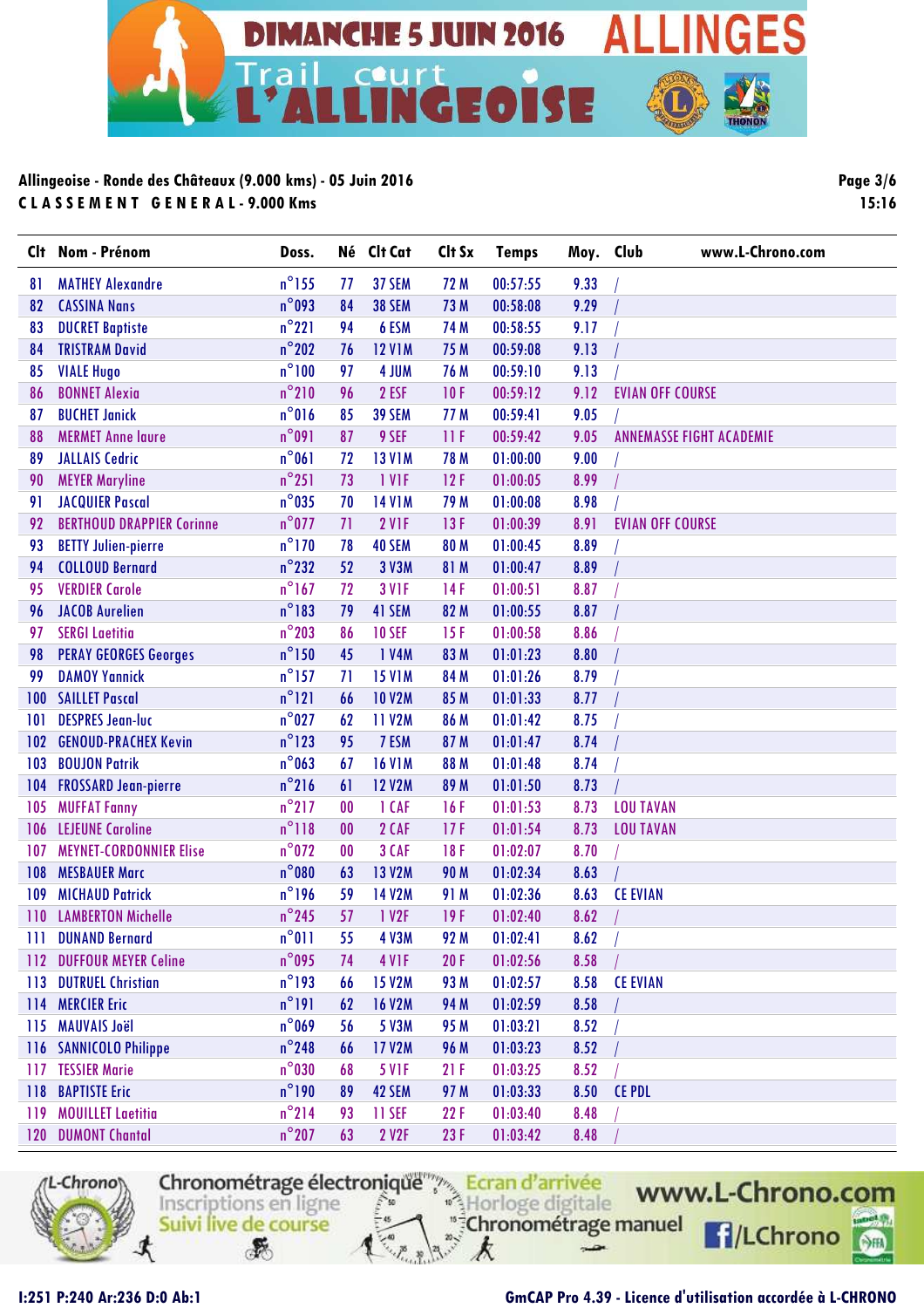

| Clt              | Nom - Prénom                 | Doss.           |    | Né Clt Cat    | Clt Sx      | <b>Temps</b> | Moy. Club | www.L-Chrono.com               |
|------------------|------------------------------|-----------------|----|---------------|-------------|--------------|-----------|--------------------------------|
| 121              | <b>MUFFAT Francoise</b>      | $n^{\circ}$ 218 | 69 | 6 VIF         | 24F         | 01:03:48     | 8.47      |                                |
| 122              | <b>MOREL Cindy</b>           | $n^{\circ}$ 253 | 87 | <b>12 SEF</b> | 25F         | 01:03:52     | 8.46      |                                |
| 123              | <b>JEANNEAU Xavier</b>       | $n^{\circ}$ 220 | 80 | 43 SEM        | 98 M        | 01:03:53     | 8.45      |                                |
| 124              | <b>JULLIARD Alice</b>        | $n^{\circ}$ 048 | 84 | <b>13 SEF</b> | 26F         | 01:03:56     | 8.45      |                                |
| 125              | <b>BLANCHET Eric</b>         | $n^{\circ}$ 073 | 59 | <b>18 V2M</b> | <b>99 M</b> | 01:04:00     | 8.44      |                                |
| 126              | <b>FRANCESCATO Stephane</b>  | $n^{\circ}$ 189 | 76 | <b>17 V1M</b> | 100 M       | 01:04:05     | 8.43      | <b>CE PDL</b>                  |
| 127              | <b>JEANNEAU Herve</b>        | $n^{\circ}$ 219 | 83 | 44 SEM        | 101 M       | 01:04:07     | 8.42      |                                |
| 128              | <b>MOLLARD Xavier</b>        | $n^{\circ}$ 235 | 87 | 45 SEM        | 102 M       | 01:04:21     | 8.39      |                                |
| 129              | <b>VAUTEY Edwige</b>         | $n^{\circ}$ 097 | 99 | 4 CAF         | 27F         | 01:04:31     | 8.37      | LES FOULEES CHABLAISIENNES     |
| 130              | <b>BONDAZ Pascal</b>         | $n^{\circ}$ 173 | 59 | <b>19 V2M</b> | 103 M       | 01:04:48     | 8.34      |                                |
| 131              | <b>VIGNA Solange</b>         | $n^{\circ}$ 238 | 53 | 1 V3F         | 28F         | 01:04:58     | 8.31      | <b>EAA LA FOULEE ANNEMASSE</b> |
| 132              | <b>ZEDAM Tony</b>            | $n^{\circ}$ 228 | 71 | <b>18 V1M</b> | 104 M       | 01:05:00     | 8.31      |                                |
| 133              | <b>GIROD Helene</b>          | $n^{\circ}$ 009 | 82 | <b>14 SEF</b> | 29 F        | 01:05:03     | 8.30      | <b>TAC</b>                     |
| 134              | <b>JAMAÏ Sandrine</b>        | $n^{\circ}022$  | 78 | <b>15 SEF</b> | 30 F        | 01:05:24     | 8.26      |                                |
| 135              | <b>MAHUT Francis</b>         | $n^{\circ}$ 223 | 69 | <b>19 V1M</b> | 105 M       | 01:06:00     | 8.18      |                                |
| 136              | <b>HÉQUET Delphine</b>       | $n^{\circ}$ 044 | 79 | <b>16 SEF</b> | 31F         | 01:06:02     | 8.18      |                                |
| 137              | <b>COMTE Alexandra</b>       | $n^{\circ}002$  | 75 | 7 VIF         | 32F         | 01:06:18     | 8.15      |                                |
| 138              | <b>TRIBUT Jacky</b>          | $n^{\circ}$ 112 | 47 | 6 V3M         | 106 M       | 01:06:32     | 8.12      | <b>LAC</b>                     |
| 139              | <b>DUTRUC Felicie</b>        | $n^{\circ}106$  | 98 | 1 JUF         | 33 F        | 01:06:42     | 8.10      | LES FOULEES CHABLAISIENNES     |
| 140              | <b>JUNCKER Julie</b>         | $n^{\circ}$ 006 | 94 | 3 ESF         | 34 F        | 01:06:43     | 8.09      |                                |
| 141              | <b>AUBERT Annick</b>         | $n^{\circ}$ 111 | 71 | <b>8 V1F</b>  | 35F         | 01:06:48     | 8.09      |                                |
| 142              | <b>BURGNARD Mireille</b>     | $n^{\circ}108$  | 65 | 3 V2F         | 36 F        | 01:06:51     | 8.08      |                                |
| 143              | <b>COFFY Martine</b>         | $n^{\circ}017$  | 64 | 4 V2F         | 37F         | 01:07:02     | 8.06      | S/L THONON AC                  |
| 144              | <b>BURDET Nathan</b>         | $n^{\circ}$ 076 | 99 | 6 CAM         | 107 M       | 01:07:04     | 8.05      |                                |
| 145              | <b>BORNARD Aymeric</b>       | $n^{\circ}031$  | 99 | 7 CAM         | 108 M       | 01:07:05     | 8.05      |                                |
| 146              | <b>BOLE-FEYSOT Marie</b>     | $n^{\circ}098$  | 97 | 2 JUF         | 38 F        | 01:07:16     | 8.03      |                                |
| 147              | <b>BEAUMONT-LEJAL Helene</b> | $n^{\circ}$ 126 | 83 | <b>17 SEF</b> | 39F         | 01:07:34     | 7.99      | <b>CE EVIAN</b>                |
| 148              | <b>LOAEC Lydia</b>           | $n^{\circ}$ 120 | 84 | <b>18 SEF</b> | 40F         | 01:07:41     | 7.98      |                                |
| 149              | <b>LANGEROCK Naomi</b>       | $n^{\circ}042$  | 81 | <b>19 SEF</b> | 41 F        | 01:07:54     | 7.95      |                                |
| 150 <sub>2</sub> | <b>ROCHER Marie-celine</b>   | $n^{\circ}231$  | 87 | <b>20 SEF</b> | 42F         | 01:08:22     | 7.90      |                                |
|                  | 151 COMBET Philippe          | $n^{\circ}$ 163 | 72 | <b>20 V1M</b> | 109 M       | 01:08:27     | 7.89      |                                |
|                  | <b>152 FERRERE Sophie</b>    | $n^{\circ}$ 209 | 72 | 9 VIF         | 43 F        | 01:08:49     | 7.85      |                                |
|                  | 153 TORNIER Elisa            | $n^{\circ}$ 039 | 94 | 4 ESF         | 44 F        | 01:09:15     | 7.80      |                                |
|                  | 154 GRENIER Audrey           | $n^{\circ}070$  | 83 | <b>21 SEF</b> | 45 F        | 01:09:16     | 7.80      |                                |
|                  | 155 PEROUX Carine            | $n^{\circ}$ 029 | 76 | <b>10 V1F</b> | 46 F        | 01:09:21     | 7.79      |                                |
|                  | <b>156 LEMAIRE Aurelie</b>   | $n^{\circ}081$  | 82 | <b>22 SEF</b> | 47 F        | 01:09:39     | 7.75      | LES FOULEES CHABLAISIENNES     |
| 157              | <b>HUND Isabelle</b>         | $n^{\circ}$ 230 | 86 | <b>23 SEF</b> | 48 F        | 01:09:51     | 7.73      |                                |
|                  | <b>158 TRICHARD Elodie</b>   | $n^{\circ}$ 148 | 89 | <b>24 SEF</b> | 49 F        | 01:09:53     | 7.73      |                                |
| 159              | <b>GILLIET Laetitia</b>      | $n^{\circ}$ 038 | 95 | 5 ESF         | 50 F        | 01:09:56     | 7.72      |                                |
|                  | 160 BEVALOT Sandra           | $n^{\circ}$ 158 | 69 | 11 V1F        | 51 F        | 01:09:59     | 7.72      |                                |



Chronométrage électronique<sup>ment</sup> Ecran d'arrivée

g.

 $-2$ 



**Page 4/6 15:16**

Suivi live de course

 $\mathcal{F}$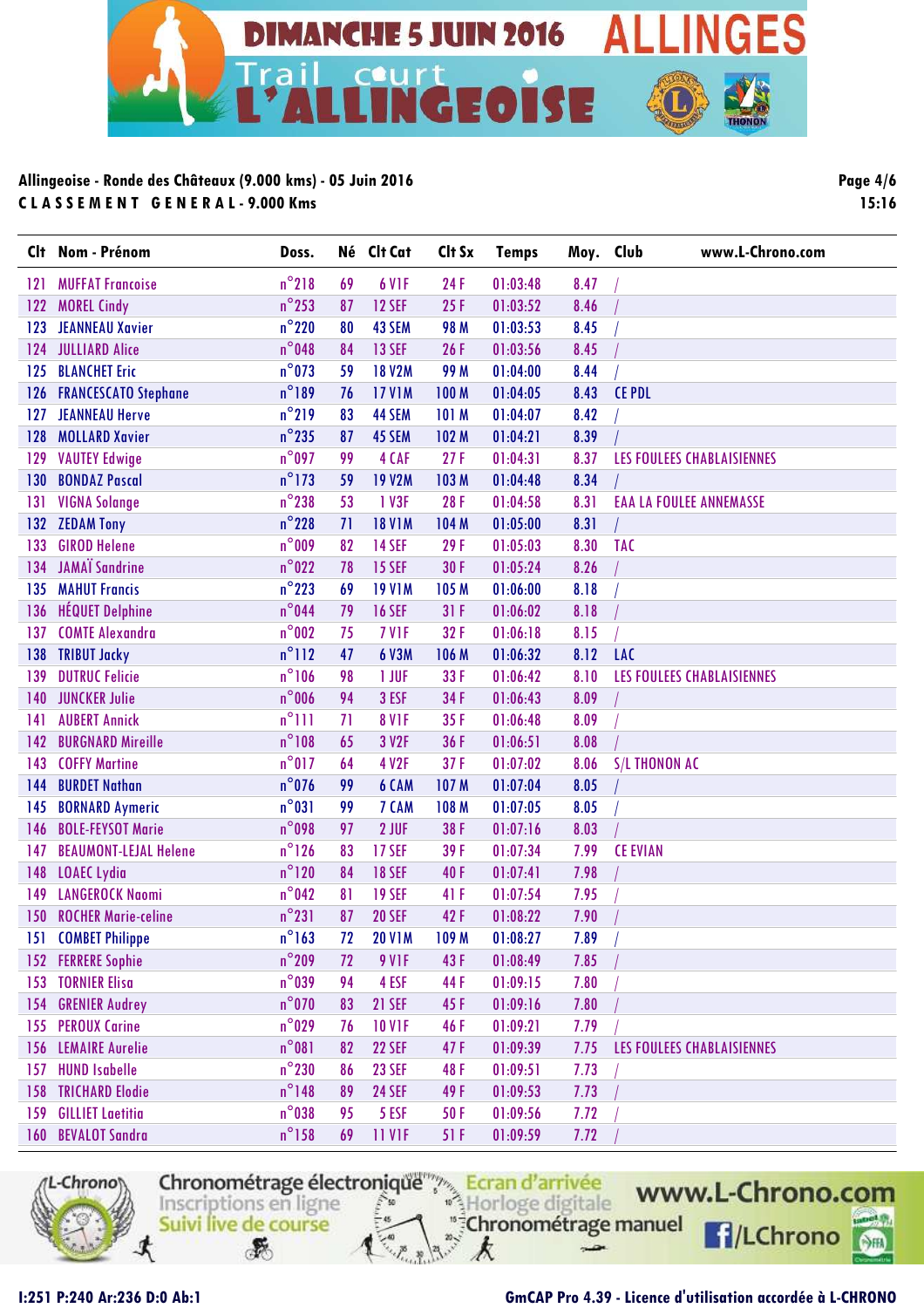

**Clt Nom - Prénom Doss. Né Clt Cat Clt Sx Temps Moy. Club www.L-Chrono.com** 161 LEFEBVRE Veronique  $n^{\circ}$ 057 73 12 V1F 52 F 01:10:06 7.70 162 DEGRUGILLIER Faustine 16<sup>°</sup>154 90 25 SEF 53 F 01:10:11 7.69 CHAUD PATATES 163 BOEGEAT Christine  $n^{\circ}249$  71 13 V1F 54 F 01:10:15 7.69 164 COLON Aline 164 P n°099 83 26 SEF 55 F 01:10:17 7.68 165 FAVRAT Jean-pierre n°247 58 20 V2M 110 M 01:10:35 7.65 / 166 VULLIEZ Martial n°021 49 7 V3M 111 M 01:10:41 7.64 / 167 CESTE Esteban n°041 00 8 CAM 112 M 01:10:47 7.63 / 168 LHERMENIER Aurelie n°089 81 27 SEF 56 F 01:10:54 7.62 / 169 CHEVRIER Noel n°068 61 21 V2M 113 M 01:11:03 7.60 / 170 BONDAZ Denise 10 m<sup>o</sup>174 61 5 V2F 57 F 01:11:16 7.58 171 DIOT Anais 171 DIOT Anais 1910 1124 93 28 SEF 58 F 01:11:27 1.56 / 172 LACROIX Divya **n°064 80 29 SEF 59 F 01:11:28** 7.56 173 BRACQ Elisabeth 10084 59 6 V2F 60 F 01:11:36 7.54 174 LEBAAD Marine n°178 91 30 SEF 61 F 01:11:42 7.53 / 175 STEPHEN Green 1988 1999 100 120 120 130 14 M 01:11:51 1.52 176 FERRAND Florence **n°186 67 14 V1F 62 F 01:11:54 7.51 CE PDL** 177 PERRY Lisa **n°236 68 15 V1F** 63 F 01:12:08 7.49 / 178 POMEL Georges 178 n°134 54 8 V3M 115 M 01:12:09 7.48 179 BONDURAND Isabelle 10 m<sup>o</sup>065 71 16 V1F 64 F 01:12:11 7.48 180 TIMMERMAN Thibault n°139 87 46 SEM 116 M 01:12:13 7.48 / 181 MARCON Estelle 181 m<sup>o</sup>165 79 31 SEF 65 F 01:12:28 7.45 182 VASSELON Valentin n°246 88 47 SEM 117 M 01:12:32 7.45 ADAS INRA 183 VIALE Nathalie 183 Ann an Collain n<sup>o</sup>047 12 17 V1F 166 F 101:12:34 17.44 THONON AC 184 MENOUD Sandrine 18 m<sup>o</sup>201 74 18 V1F 67 F 01:12:36 7.44 185 GOULON Chloe 185 COULON Chloe 185 COULON Chloe 185 COULON Chloe 185 COVID-102 91 32 SEF 68 F 01:12:44 7.43 186 SIRIEIX Myriam 186 and 187 and 188 and 189 and 189 and 189 and 189 and 189 and 189 and 189 and 189 and 18 187 PLANCHAMP Marlyse  $n^{\circ}140$  85 34 SEF 70 F 01:12:54 7.41 188 CHIOCCA Alexis n°162 88 48 SEM 118 M 01:13:21 7.36 / 189 MAULAZ Sandra n°206 77 35 SEF 71 F 01:13:51 7.31 / 190 PEGEOT Sandrine n°067 81 36 SEF 72 F 01:14:04 7.29 / 191 ONGARO Maria 1912 **n**<sup>o</sup>128 76 19 V1F 73 F 01:14:05 7.29 192 DUDING Nathalie n°169 72 20 V1F 74 F 01:14:07 7.29 / 193 DECURNINGES Ludovic n°241 91 49 SEM 119 M 01:15:15 7.18 / 194 VIGNAUD Evelyne **n°019** 53 2 V3F 75 F 01:15:18 7.17 195 VULLIEZ Nadine n°020 56 3 V3F 76 F 01:15:19 7.17 / 196 DUTRUC-REVIL Marie-noelle n°107 66 7 V2F 77 F 01:15:39 7.14 / 197 MICHAUD Laure n°005 82 37 SEF 78 F 01:15:40 7.14 / 198 THAMMAVONG Caroline 1988 1986 685 38 SEF 79 F 01:15:55 7.11 199 BOUREL Michel n°034 69 21 V1M 120 M 01:16:37 7.05 / 200 LEROY Emmanuelle n°083 81 39 SEF 80 F 01:16:38 7.05 /



Chronométrage électronique Ecran d'arrivée Horloge digitale Inscriptions en ligne "Chronométrage manuel Suivi live de course

F

www.L-Chrono.com **FI/LChrono** 

 $\circ$ 

**Page 5/6 15:16**